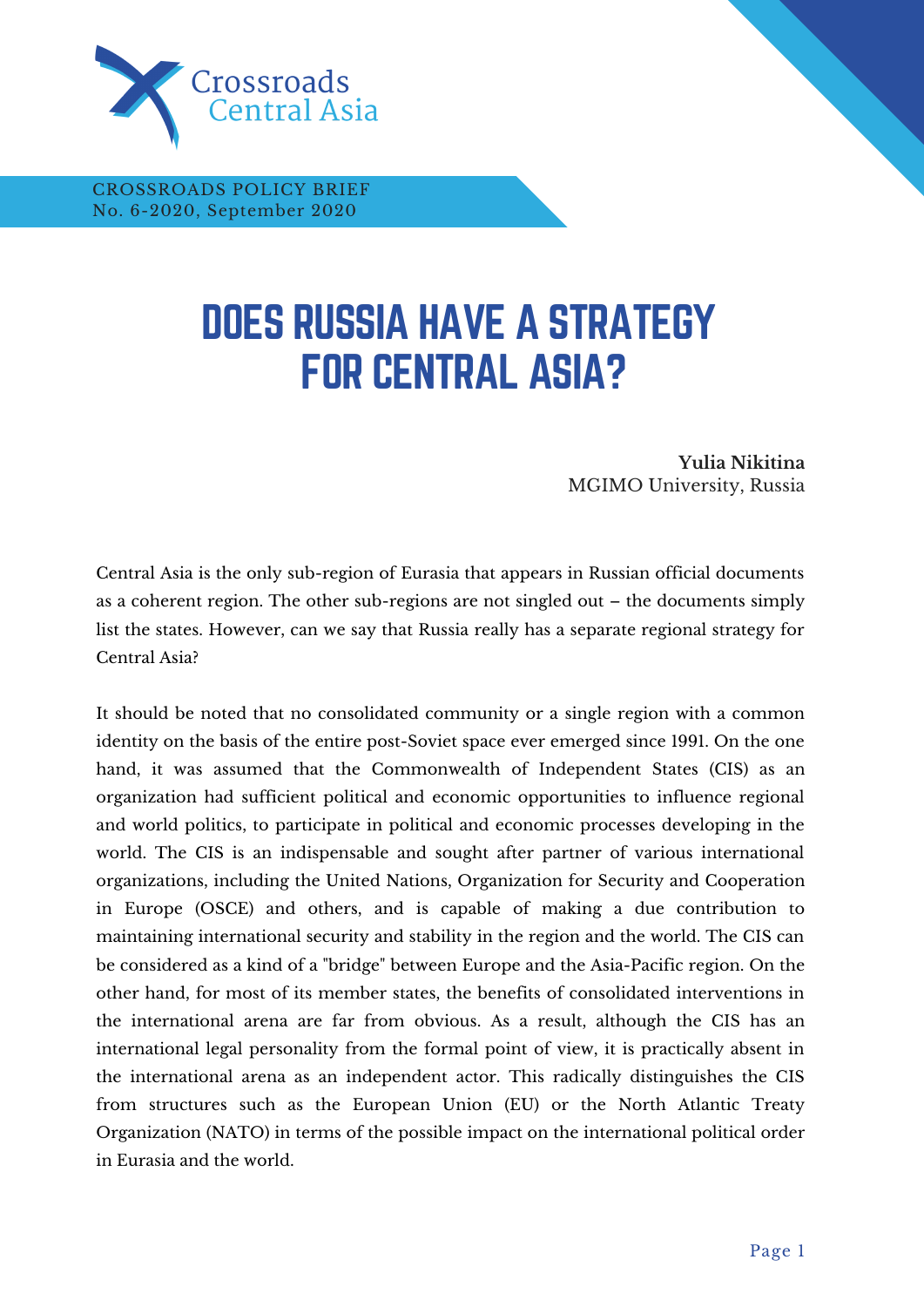It is clear why it is difficult to unite Eurasia into one region in terms of security – different sets of threats dominate three different subregional groups (European, Caucasian and Central Asian). Each of them faces specific security challenges and threats:

- For the European region challenges and uncertainties (creating potential problems for some countries or, conversely, prospects for others) related to NATO and EU expansion;
- For the Caucasus region ethnic conflicts, separatism and the emergence of interstate conflicts on that basis;
- For the Central Asian region religious extremism, border problems, problems of illegal migration, drug trafficking, uneven economic development.

Only Russia is present in all three regions, which makes all three key sets of threats relevant to it. The Eurasian states are rather interested in the activities of regional organizations that have limited membership: the Eurasian Economic Union (EAEU), the Collective Security Treaty Organization (CSTO) and the Shanghai Cooperation Organization (SCO). At the same time, it is important to take into account incoherence of various multilateral cooperation mechanisms (CSTO, CIS, SCO, EAEU, Conference on Interaction and Confidence Building Measures in Asia (CICA) operating in autonomous mode in the Eurasian space, whose mandates often coincide, overlap and conflict with each other in several areas.

Given the observed variety of plans and actions as well as the incoherence of positions of regional organizations operating in the Central Asian direction, it seems that the necessary measures should be taken for their organizational convergence in the affairs of the region, primarily taking into account the actual identity of the composition of these structures and the proximity of their approaches to solving regional problems. In particular, there seems to be no obstacle for these organizations (EAEU, SCO, CSTO, CICA) to act within the framework of coordinated and better yet – integrated programmes on such issues as combating terrorism and organized crime, illegal migration and human trafficking, non-proliferation of nuclear weapons, ensuring the security of transport systems, strengthening the external borders and so on. In practical terms, these tasks could be more successfully accomplished if a coordination mechanism for regional interaction involving the (executive) secretaries-general of the EAEU, SCO, CSTO, CIS, and CICA were created and successfully launched.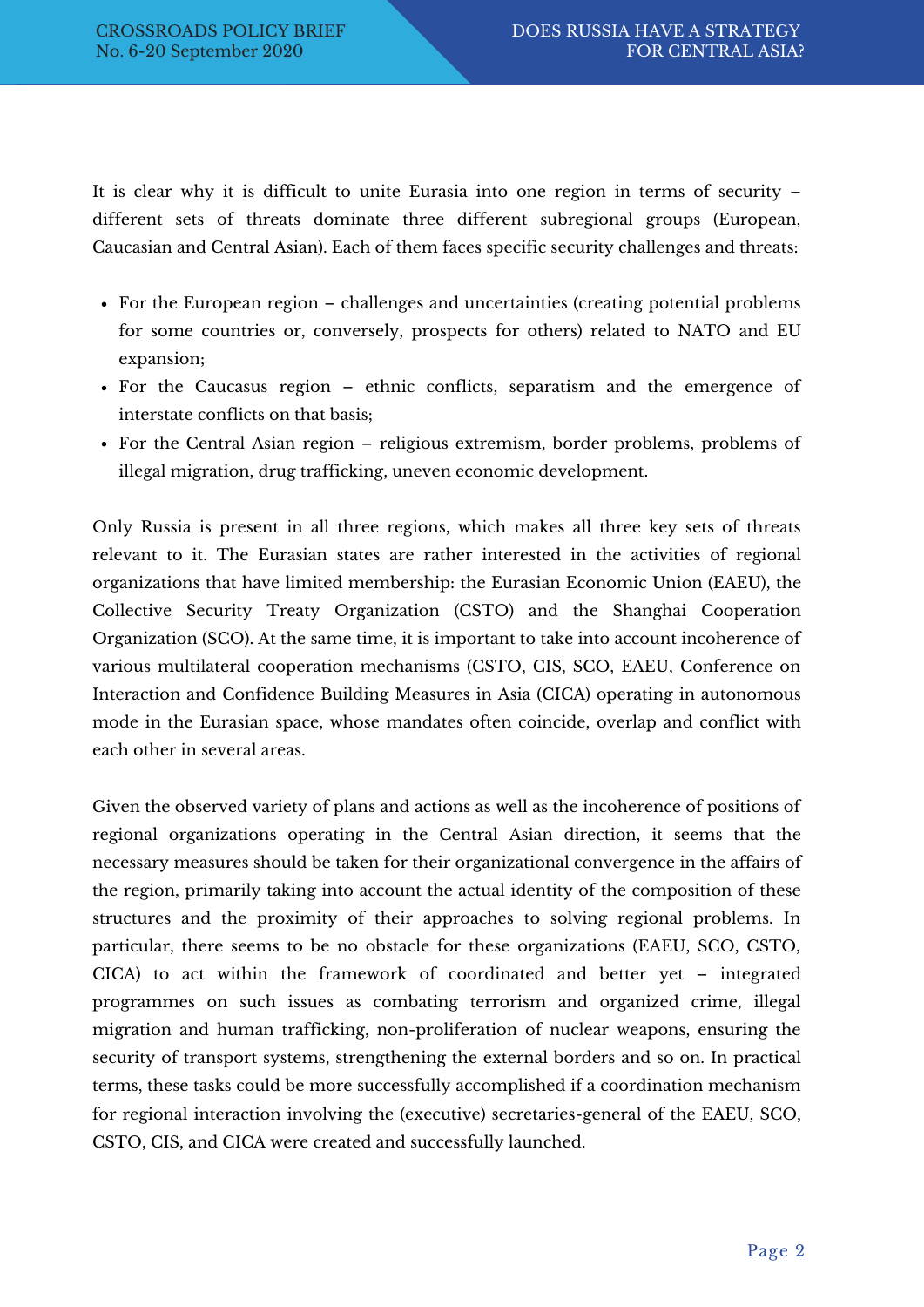In addition to the problem of coordination of activities of various regional organizations, there is also a problem of coordination of cooperation within organizations: some Central Asian sources characterized the CSTO as an "insolvent" organization because of "serious problems" and even conflicts existing between member states. Indeed, some time ago, other participants were dissatisfied with what they viewed as unconstructive behaviour of Uzbekistan within the Eurasian Economic Community (EurAsEC) and CSTO, in which Uzbekistan suspended its participation. Although after 2016 Uzbekistan pursues a more open policy but does not hurry to return to regional structures, preferring bilateral relations.

Nevertheless, retrospectively, we can highlight positive aspects of the situation. Numerous studies of the behaviour of various social groups show that intra-group conflicts and clashes become more frequent as the group grows more organized, i.e., the more cohesive a group is, the more conflicts will be in it. Thus, for example, the growth of conflict within the CSTO during the period of Uzbekistan's membership indirectly demonstrated that owing to Uzbekistan, other members of the CSTO, at last, began to realize a real, rather than a declarative, community of interests and goals. The painful reaction to Tashkent's behaviour shows that the CSTO is indeed an integrated group with quite stable links between its members.

Summing up, we can note that the problem of unity within regional and subregional organizations in the post-Soviet space undoubtedly exists. At the same time, even the presence of intra-group conflicts demonstrates rather that interests of these associations have formed, that there is a subject matter of conflict, i.e. member states have clear positions on certain issues. It means that the next step should be seeking solutions by coordinating these interests.

At the same time, from Russia's point of view, the states of the region elevate their national sovereignty to the highest principle of priority of national security (as opposed to collective or group security), while the local elites expect mainly economic and other benefits (such as preferential arms supplies from Russia) from collective security.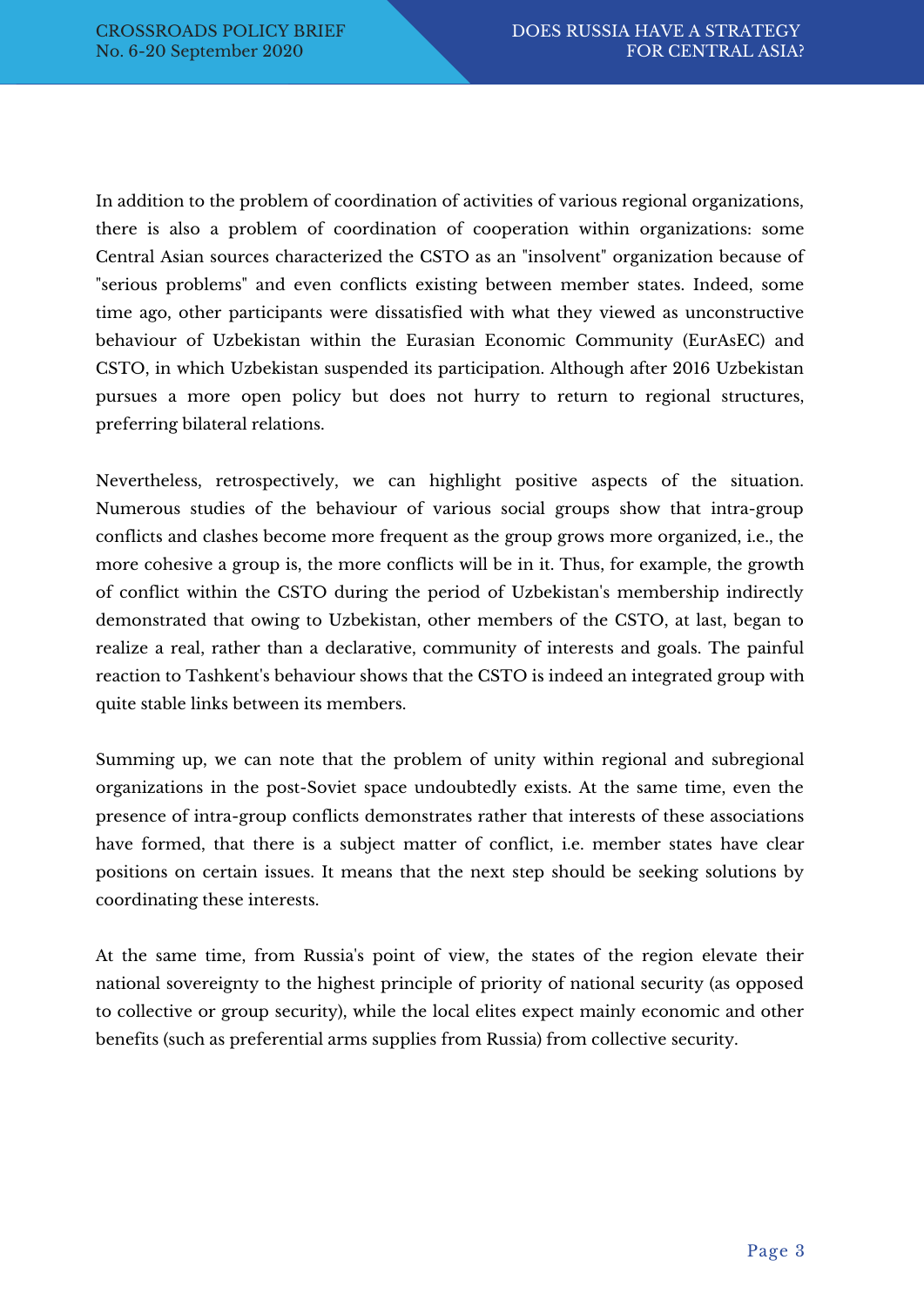It could be stated that the Central Asian vector of Russia's foreign policy has not yet brought the expected results. To a large extent, this is due to the fact that the Russian Federation is still unable to offer the region its own, specific version of development radically different from those offered by the EU countries, the Asia-Pacific region or the Islamic world. At the same time, Russia's ability to use "soft power" (non-traditional force and influence factors) here is limited and usually comes down to reliance on residual elements of the Soviet past.

The activities of extra-regional international organizations in Central Asia are generally understood and supported, based on the available assessments of experts from the region. The Chinese Belt and Road Initiative (BRI) appears to be attractive due to infrastructure construction. The EU's demand for energy resources in the region "postulates" its interest in maintaining the stability and sustainability of the Central Asian regimes. As for NATO, the geopolitical role of the alliance in the region must first be viewed through the prism of the international anti-terrorist coalition's needs in Afghanistan. At the same time, there is a subtle development of processes leading as a result of purposeful steps taken by the alliance and the US towards creating alternative structures to existing ones in Central Asia, which objectively destroy the already very fragile unity of the post-Soviet space (C5+1). Furthermore, the BRI is not regarded by Russian elites as a project that is "pulling apart" the post-Soviet space, because they managed to sign an agreement on its interlinking with the EAEU.

The Afghan issue is closely related to the topic of security in Central Asia. How the Afghan settlement process evolves largely determines how regional security is ensured and strengthened. However, not only is the situation in Afghanistan not improving, but it is also continuing to deteriorate. The year 2014, as a time frame, has not brought significant changes in the security environment. There is a growing concern that drug traffickers have turned the Central Asian region into a major transit corridor for Afghan drugs to the CIS countries, primarily to Russia and further to Europe. If the situation in Afghanistan continues to stay the same, the Central Asian states, especially those bordering Afghanistan, will not feel truly secure.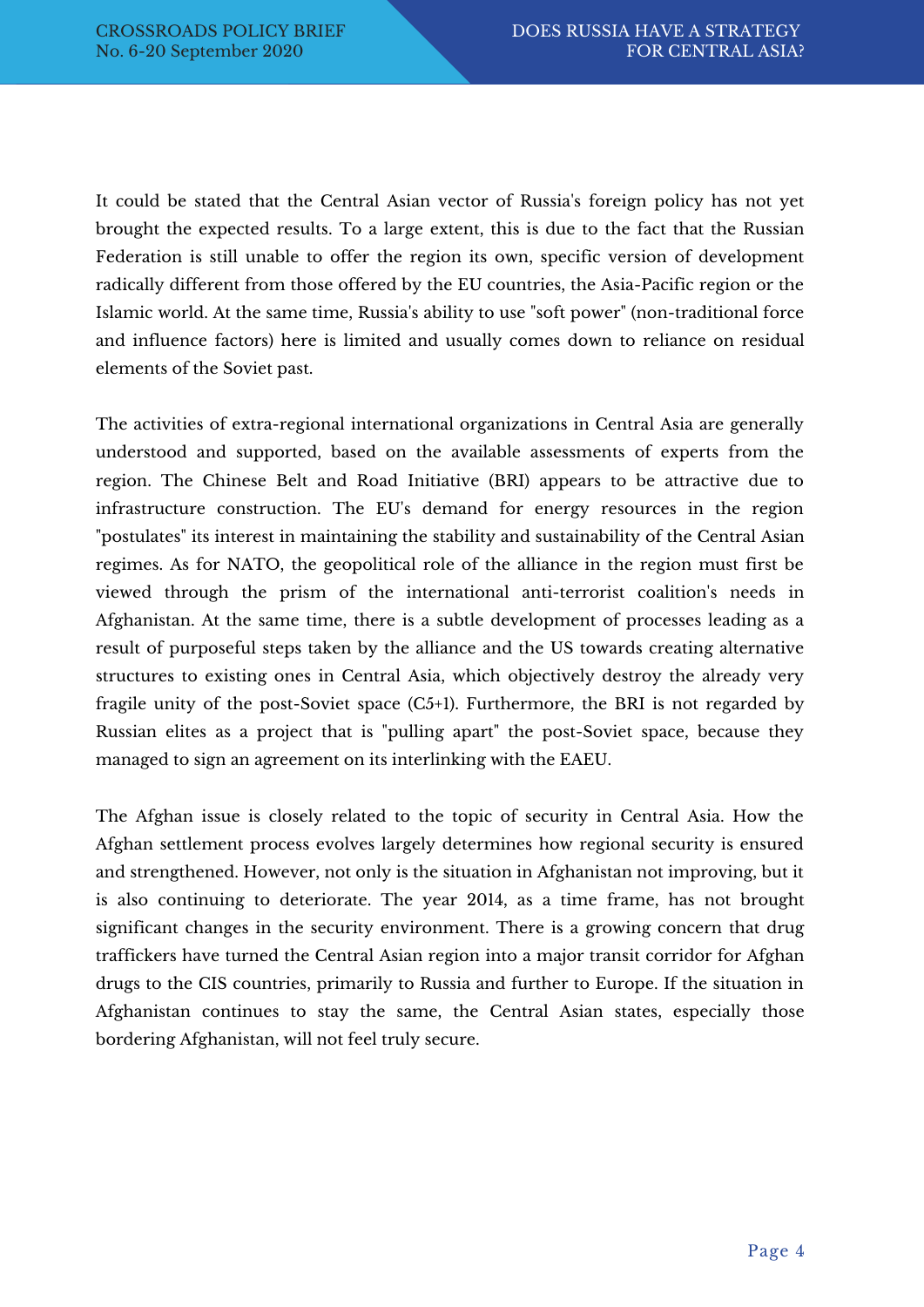The most significant feature of the current geopolitical situation in Central Asia, which affects the relations of the region's countries with the outside world and determines the style of behaviour of external actors, continues to be the actual fragmentation of the Central Asian space, the lack of unity of actions of regional states in the political and economic spheres, which undoubtedly creates tangible obstacles to ensuring a cumulative effect in the socio-economic development of the region. Suffice it to say that the volume and quality of ties between the Central Asian states are much lower than their individual ties with Russia and even with foreign countries.

Hence, it could be concluded that the states of the region need coordinated efforts and an action plan to overcome the existing contradictions and controversial problems in Central Asia, which should be addressed, first of all, through the development and implementation of long-term multilateral programs of economic development of the entire region. Consultative Meetings of Heads of States of Central Asia – a "dialogue platform" established in 2018 – are working in this direction. Experts noted the constructive atmosphere of the second summit held in 2019. However, it seems that these summits still have limited functionality. Perhaps, based on the results of future meetings, it would make sense to create conciliatory commissions, which would work to resolve specific problematic and conflict situations in relations between the Central Asian states.

As for the social and economic development of the region, it would make sense to create an international consortium with a broad membership of Central Asian states, Russia, the countries neighbouring Central Asia (China, India, Iran, and Turkey), perhaps also the European Union, Japan, South Korea, and the USA. Through such an association, the "informal" locomotive of which would be Kazakhstan (given its considerable economic and political potential), large-scale intra-regional investment projects would be implemented, and the necessary infrastructure would be created for the activities of large and medium-sized businesses, both local and extra-regional, using the considerable human resources of the Central Asian states. From Russia's point of view, these processes could be incorporated into the concept of a "Greater Eurasian Partnership" (the idea of "integration of integrations").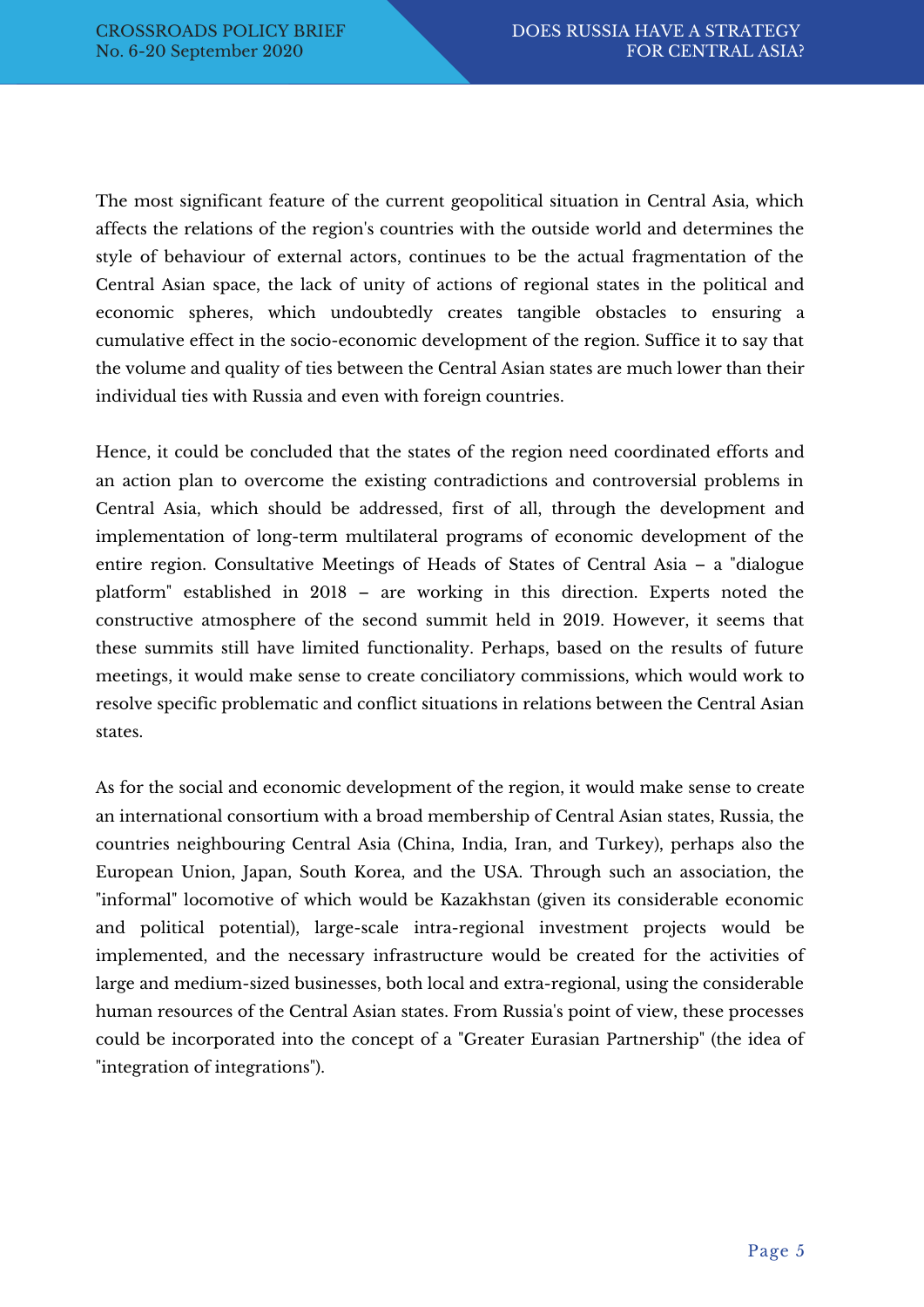As for the prospects of closed regional integration in the military, political and economic spheres, there is a risk of "autonomization" of the region on this path, its alienation from its partner – Russia. Therefore, it is important to develop integration processes and strengthen intraregional ties mainly within the framework of existing international structures: the EAEU, SCO, CSTO, as well as the Greater Eurasian Partnership project.

Noting the obvious increase in economic and political activity of extra-regional actors in the affairs of the Central Asian region, it is necessary to recognize the futility of any attempts to remove these extra-regional forces from the Central Asian stage. It is necessary to look for a modus operandi in relations with external players such as the PRC, EU, NATO, USA, Japan, Turkey and others. In particular, it is desirable to agree with them on some common programmes (plans) of action, on the participation of Russia and structures established under its aegis in the realization of projects implemented by these actors. In a word, acting on the field of competitors, it is necessary to create conditions for a real competition for influence in the region and for securing economic and other interests of Central Asian states. From the organizational point of view, it would be possible, with the involvement of the UN, to create a kind of advisory council of all international structures and individual states operating in the Central Asian space to coordinate or conduct collective actions in terms of promoting socio-economic development of the region, ensuring its security and stability.

When considering issues related to Russian policy in the region, it would be useful to highlight the following points:

- Over the past three decades, Russia's integration into the region has weakened significantly in almost all areas. Moreover, it took place against the background of obvious reorientation of the states of the region towards non-CIS countries.
- The main reason for this situation lies in the uncoordinated efforts within the Russian Federation in maintaining ties with Central Asian states and the lack of integral state policy towards this region.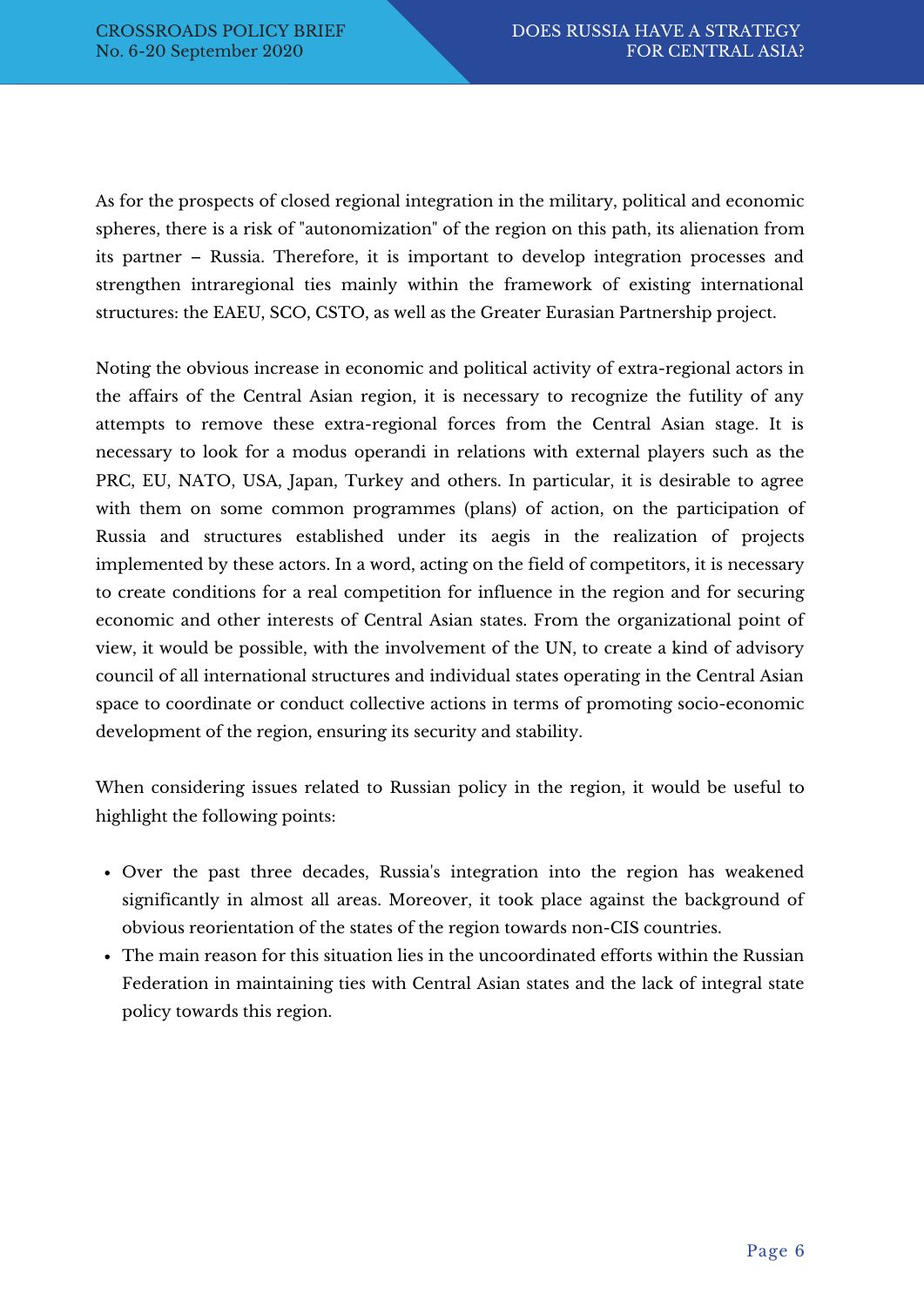The potential of Russia's cooperation with Central Asian states can be realized only if there are an officially authorized state strategy and a certain plan of action with respect to the Central Asian states, with specific instructions to federal executive and legislative bodies and set deadlines for their implementation. This strategy should contain a substantiation of integration priorities both with respect to individual states of this region and in multilateral cooperation projects. Such a strategy would likely have the following points as the core goals of Russia in Central Asia:

- Prevention of the creation of alternative security systems in Central Asia without Russia's participation and countering attempts to consolidate the military presence of third countries;
- Expansion of the position of Russian capital in key sectors of the Central Asian economies and ensuring the smooth functioning of transport corridors and communications;
- Comprehensive protection of the rights and interests of Russian citizens and compatriots living in Central Asia;
- Consolidation of multilateral structures with Russia's participation, strengthening their key importance in ensuring stability and security on the southern borders;
- Creation of a friendly environment in the Central Asian direction.

As a follow-up to the above recommendations, it should be recognized that the most important factor in restoring and strengthening Russia's role in the region should be the active introduction of large Russian capital into large-scale economic projects: construction of main motorway junctions, large energy facilities, extraction of energy and mineral resources and others.

No less important, including from the social and economic point of view, for the countries of the region would be the transfer of a number of labour-intensive industries from Russia to the labour-abundant countries of Central Asia, with appropriate investments, personnel training system and the creation of housing and communal infrastructure there. The most promising in this respect are the textile production, fruit and vegetable farming in the context of a single market with Russia.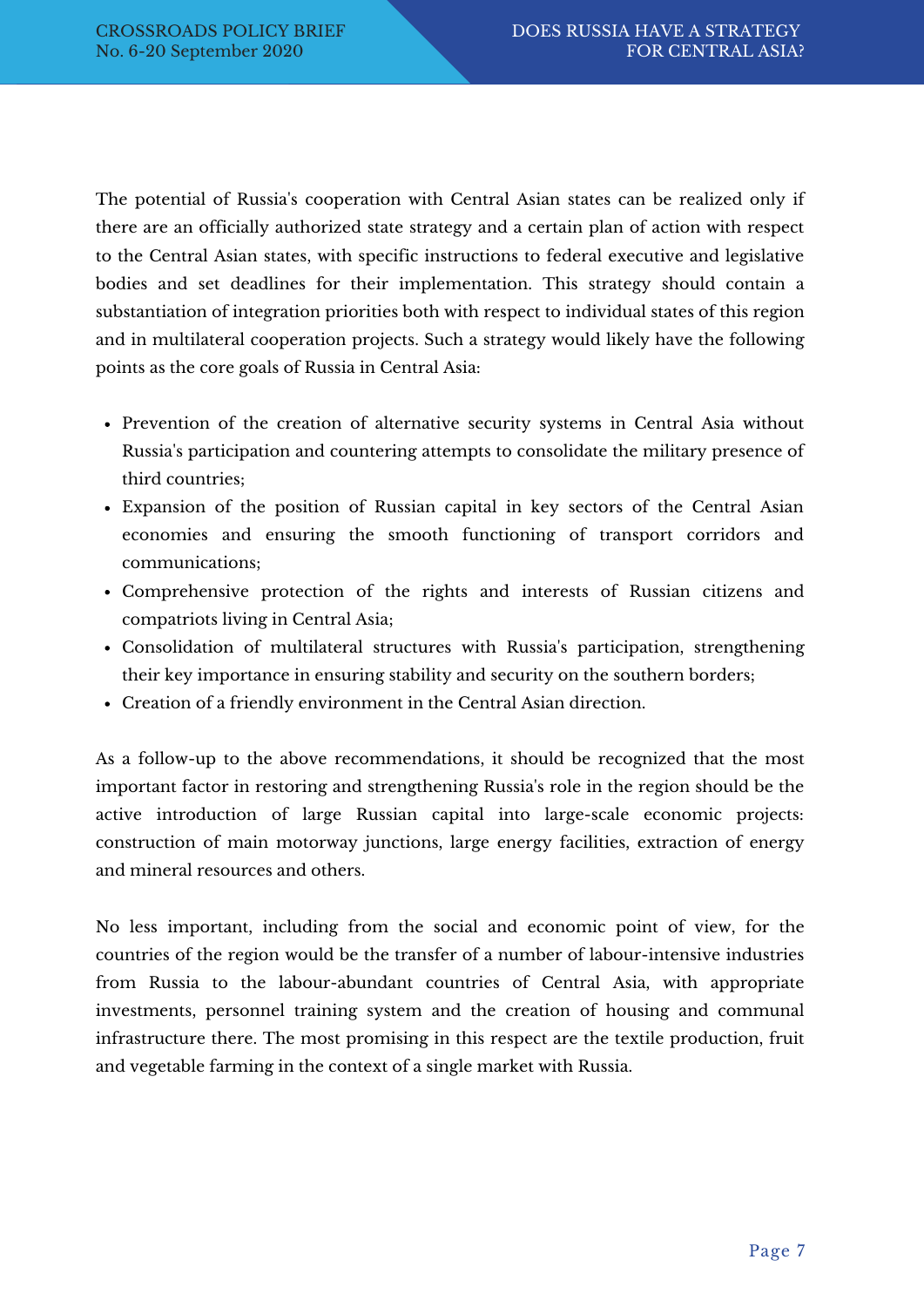Taking into account the current trends in Russia's relations with Central Asian countries, it is necessary to continue paying attention to the regulation of migration flows to Russia (despite the improvement of the situation once the EAEU began functioning), which should be determined by the state strategy that provides for the transition to more civilizational forms of training and use of human resources in the Russian Federation from the states of the region. At the same time, the training of human resources for the needs of the Russian economy should be carried out in the Central Asian states, which in itself could help strengthen Russia's position in the region. Closely linked to these plans are measures to spread the Russian language in the countries of Central Asia, which is rapidly losing its position there. To rectify this situation, it is extremely important to allocate the necessary financial and expert resources for the newly created network of cultural and linguistic centres in Central Asia, including training future labour migrants for Russia. The latter is one of the conditions for the restoration of a strong Russian presence in the political life of Central Asian states.